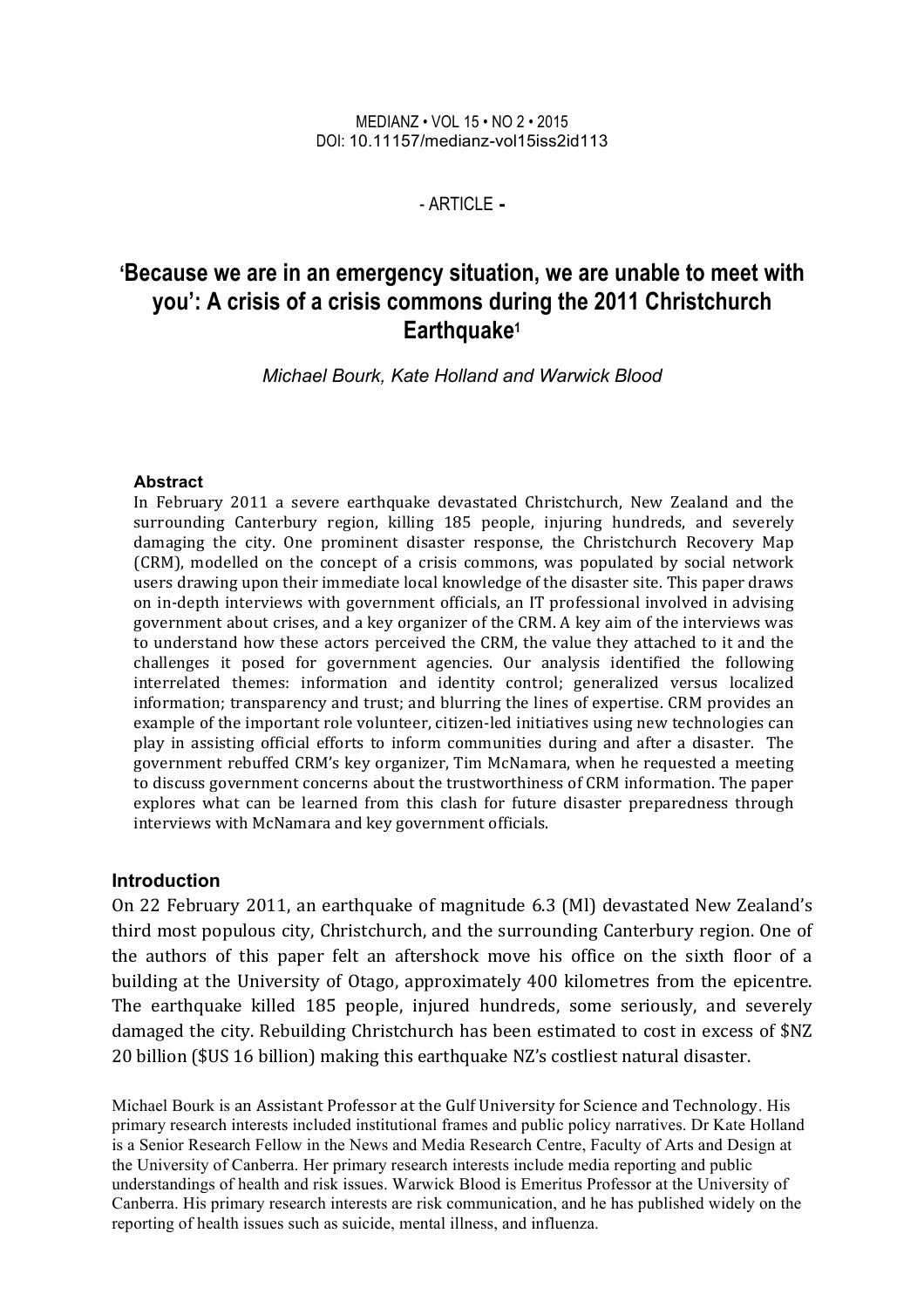Initial disaster response was offered by local citizens and available emergency services and within hours a national rescue effort was coordinated from the National Crisis Management Centre in Wellington, the country's capital. This paper focuses on one aspect of the disaster response, the Christchurch Recovery Map (CRM), as an example of the important role volunteer, citizen-led initiatives using new technologies can play in informing communities during and after disaster and emergency situations (Figure 1). Modelled on the idea of a crisis commons, the map was populated by data drawn from the crowd; that is, social network users drawing upon their local knowledge and technical expertise. But what were the responses of government and other officials to this citizen-led initiative? While researching the role of experts in dealing with risk events we identified a website that posted email exchanges between officials involved in the NZ government response to the  $2011$  earthquake and Tim McNamara, the key organizer of CRM. The heading was provocative: 'We are in an emergency situation and cannot meet with you' (Gruen 2011). McNamara's request to meet government officials about their concerns with CRM had been refused.



Figure 1: The CRM was a real-time, interactive map of earthquake-affected areas displaying locations of essential services and their times of operation. (Image courtesy of Julian Carver 2015)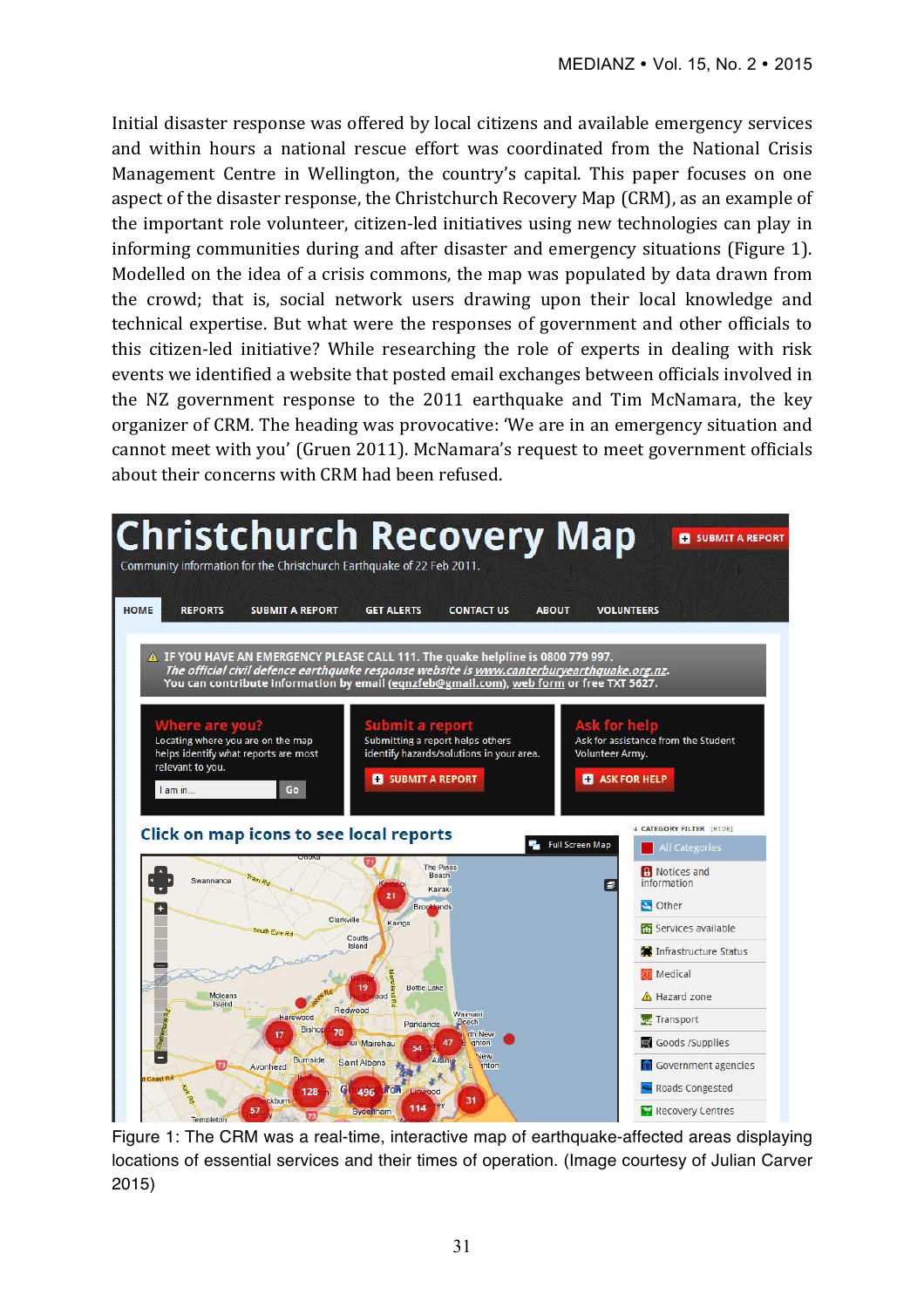### **New Media and Disasters**

There is a growing body of research on the role of new media (internet, social media, mobile phones, etc.) during natural disasters (see, for example: Skuse and Brimacombe 2014; Veil, Buehner and Palenchar 2011). Much work is evaluative in documenting and assessing the nature and extent of the uses of these technologies by citizens. Hjorth and Kim (2011), for example, examined the use of social media in maintaining social relationships among residents living in Tokyo during the 2011 earthquake and tsunami. Similarly, Bruns (2011) examined the rapid emergence of online citizen interactions during the 2011 floods in Queensland, Australia, and argues (2011, 48) for the value of going beyond mainstream approaches to building government-to-citizen or citizen-tocitizen engagement to 'analyse the rapid *ad hoc* forms of participatory organisation which are forged in a more distributed fashion during acute events'. Macias, Hilyard and Freimuth (2009) content analysed a multistage sample of blogs during the two weeks after Hurricane Katrina catastrophically damaged New Orleans in August 2005. The study documented the use of blogs in filtering and linking information about rescue efforts, listing missing persons, finding assistance, and providing information on government responses.

Of direct relevance to our study is the more than decade long systematic program of research by Palen and colleagues on what is termed 'crisis informatics' (for example Palen, et. al. 2010; Palen et al. 2009; Sutton, Palen, and Shklovski, 2009; Shklovski, Palen and Sutton, 2008; Hughes, et al. 2008; Palen and Liu 2007; Palen, Hiltz and Liu 2007). This research draws on previous sociological disaster research (for example: Quarantelli 2008, 873) that examines the role of local citizens, usually the first responders at times of disaster, and challenges commonly held myths about public responses. More than 25 years ago before the advent of mobile digital platforms, Stallings and Quarantelli (1985, 94) identified what they labelled 'emergent citizen groups' that take shape around perceived needs or problems associated with both natural and technological disasters. Their term reflects the lack of formal social structure, their newness, and their often ephemeral nature. In a prescient observation, they noted (1985, 94) that emergent citizen groups are usually ignored by public officials who do not take them into account in formal disaster preparedness plans, despite the likelihood they will play a 'more prominent role in the future'.

In the digital era, elaborating this direction, Palen (2010) challenges the mainstream view about how information should be controlled and communicated during a disaster. She advocates 'reframing emergency response as a socially-distributed information system' such that publically available computer-mediated communications including community websites, blogs, Twitter, social networking sites, mapping sites, etc. are integrated into official systems to empower citizens to 'assess context, validity, source credibility, and timeliness to make the best decisions for their highly localized, changing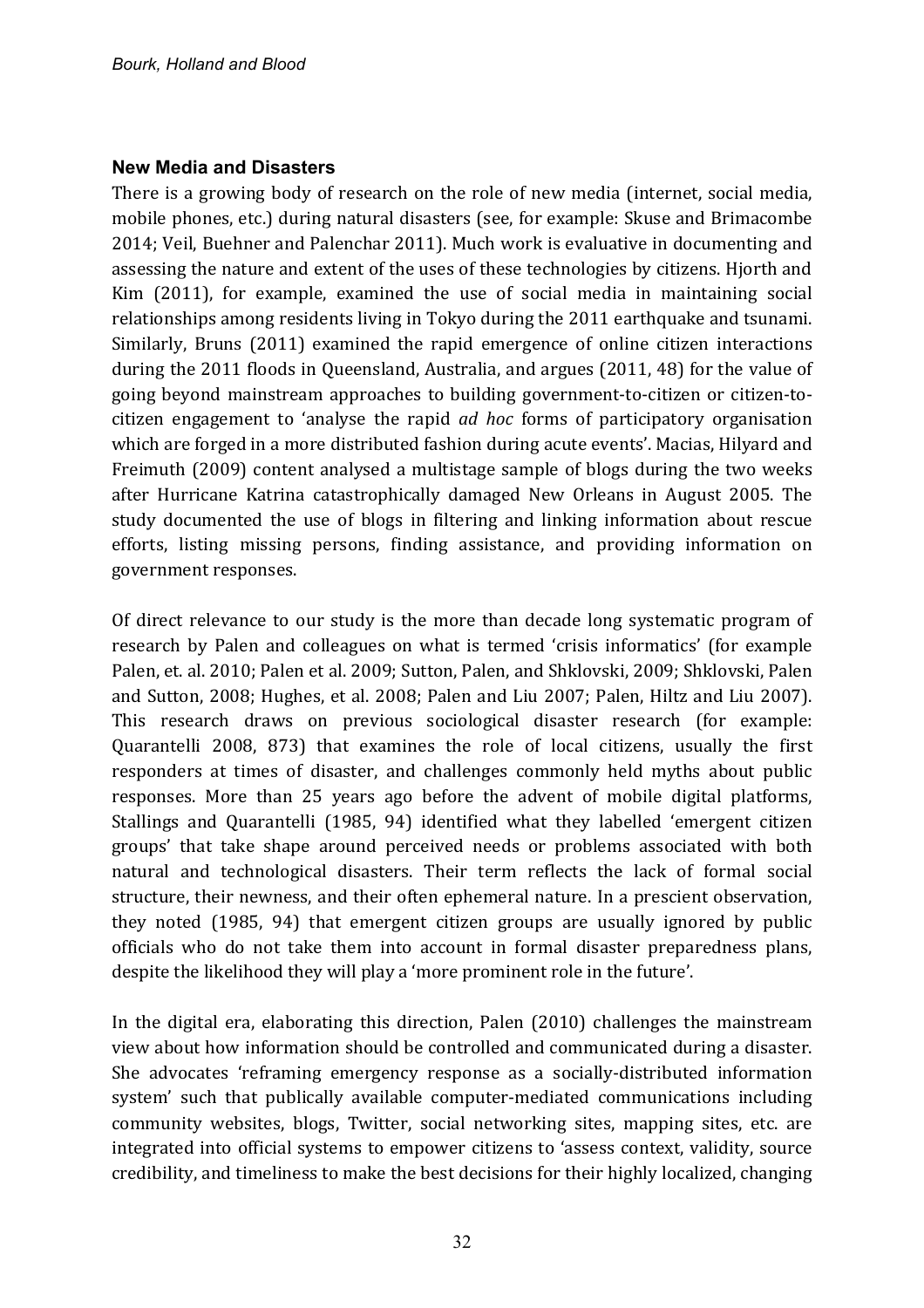conditions' (Palen et al. 2010, 2). Palen recognizes the potential for a clash between the imperatives of official (normally government) information and 'publically-available, grassroots, peer generated information' but she holds great promise for her model of inclusive public participation (Palen, Hiltz and Liu 2007, 57). Palen's model both emphasises the beneficial contribution from increasingly ubiquitous ICT, and an associated heightened risk of 'ineffectively managed' crises if potential new informational relationships between officials and the public are not pursued (Palen, Hiltz and Liu 2007, 58).

Palen and her colleagues give numerous examples—ranging from the 2007 Southern California wildfires, to Hurricane Katrina, to preparation for an Avian influenza (h5n5) outbreak—of the active and dynamic roles of local citizens in creating *ad hoc* systems to provide localized information to suit their immediate needs.

This research parallels recent developments in risk theory examining the clash between and within expert systems of knowledge (scientists, technologists, government, etc.) and lay peoples' knowledges.

## **Risk Communication**

Palenchar's (2009) historical review of risk and crisis communication developments traces a move away from sender-receiver communicative models to more audiencecentred perspectives. These dialogic approaches stand in stark contrast to earlier 'oneway, top-down expert-to-public' models as exemplified by Palen. Hiltz and Liu's (2007, 55) dismissal of the 'idealized linear depiction of information dissemination . . . from authority to news events to the public.' Communication conceptualized as informationtransfer is replaced with more interactive processes designed to empower various publics. 

This shift towards participatory or dialogic models is theoretically underpinned by Wynne's (1996) seminal critique of Beck's (1992) original 'risk society' thesis and by concurrent and subsequent research by Giddens (1990; 1991; 1994) and Lash (1994a; 1994b). In essence, Wynne (1996, 60) documents how expert or technical assessment of risk embodies assumptions and commitments that are neither neutral or value free. As a consequence, expert systems often neglect and denigrate lay perspectives and define resistance to expert assessment as irrational or ignorant. Thus, he observes  $(1996, 70)$  that while risks may be debated at the level of scientific or technological expertise and public accountability, they are dealt with by most people as individuals in specific situations at the local level in their everyday lives. It is therefore critical to explore how perceptions of risks are constructed by local, or as he terms it 'situated', knowledge, as well as by expert knowledge. This does not imply a hierarchy because the perspectives of all stakeholders are important whether they be of expert or lay. In criticizing Beck for neglecting lay knowledge, Wynne argues (1996, 70) that lay knowledge tends to be more contextual, localized, individualized, and reflexively aware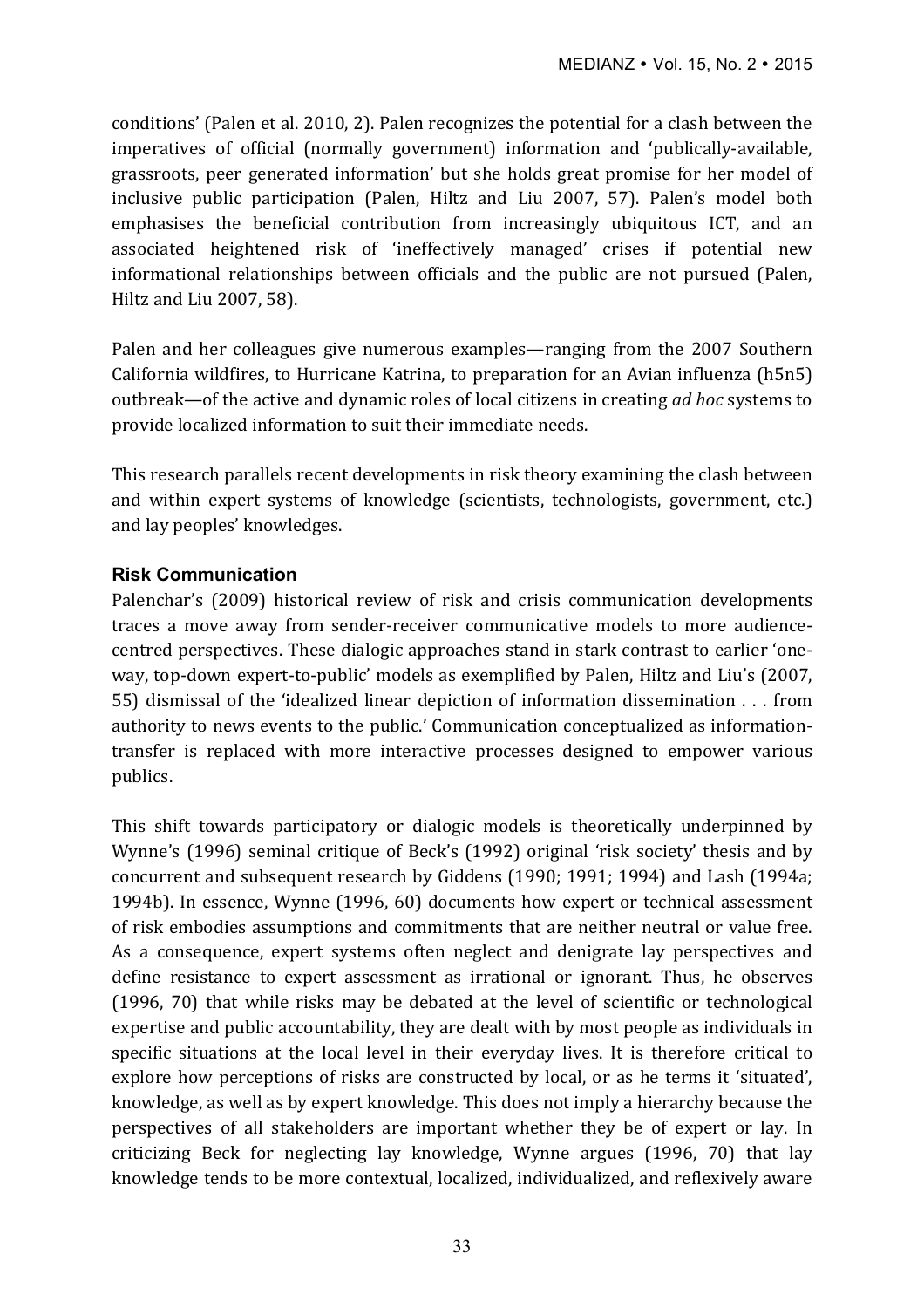of diversity, change and ambivalence, than the generalising tendencies of expert knowledge. 

A recent international survey of government and non-government disaster management experts echoes Wynne's critique. Palttala, Boano, Lund and Vos (2012, 9) found that experts stressed the critical importance in disaster preparedness of empowering those citizens directly affected. Palttala et al. argue that strengthening the self-efficacy of those affected lessens the threat to be faced if those citizens have the power to act. The authors caution, however, that communication processes between state and civic groups are vet to manifest as core competencies in practice.

# **Methodology**

In investigating the contextual background to the provocative email from government to Tim McNamara's CRM, 'We are in an emergency situation and cannot meet with you', we sought data about the following questions:

1. How did those involved in CRM and official public information management practices view the information needs of the community? 2. How did this influence their views of their own and other forms of information provision in response to the earthquake? 3. What role could non-government specialist groups have in knowledge transfer activities following a natural disaster? 

Our methodology involved inductively analysing secondary and primary data collected from news media reports, website content, departmental memos, and in-depth interviews with key actors involved in the email exchanges. We used multiple data collection methods to identify recurring significant themes, which we compared with those found in the literature addressing formal and alternative communication responses to natural disasters. We completed seven qualitative in-depth interviews of about 60 to 90 minutes each, in Auckland, Wellington and Christchurch, NZ. Four of the participants held positions within the Civil Defence Emergency Management section of the Department of Internal Affairs in Wellington. Two others worked in government on disaster recovery, and one, an IT professional, advised government about crises. The aim of these interviews was to understand the experiences and challenges they faced and their perceptions of the CRM. The participants have been de-identified in the analysis. To understand the processes involved in the creation, development and day-to-day operations of the CRM we interviewed Tim McNamara, the site's key organizer.

We recognize that our research team is largely distant from the on-going recovery and rebuilding in Christchurch and the Canterbury region. Our overall objective is to learn from the communications between CRM and government to better prepare for crisis in a digital era in New Zealand and elsewhere.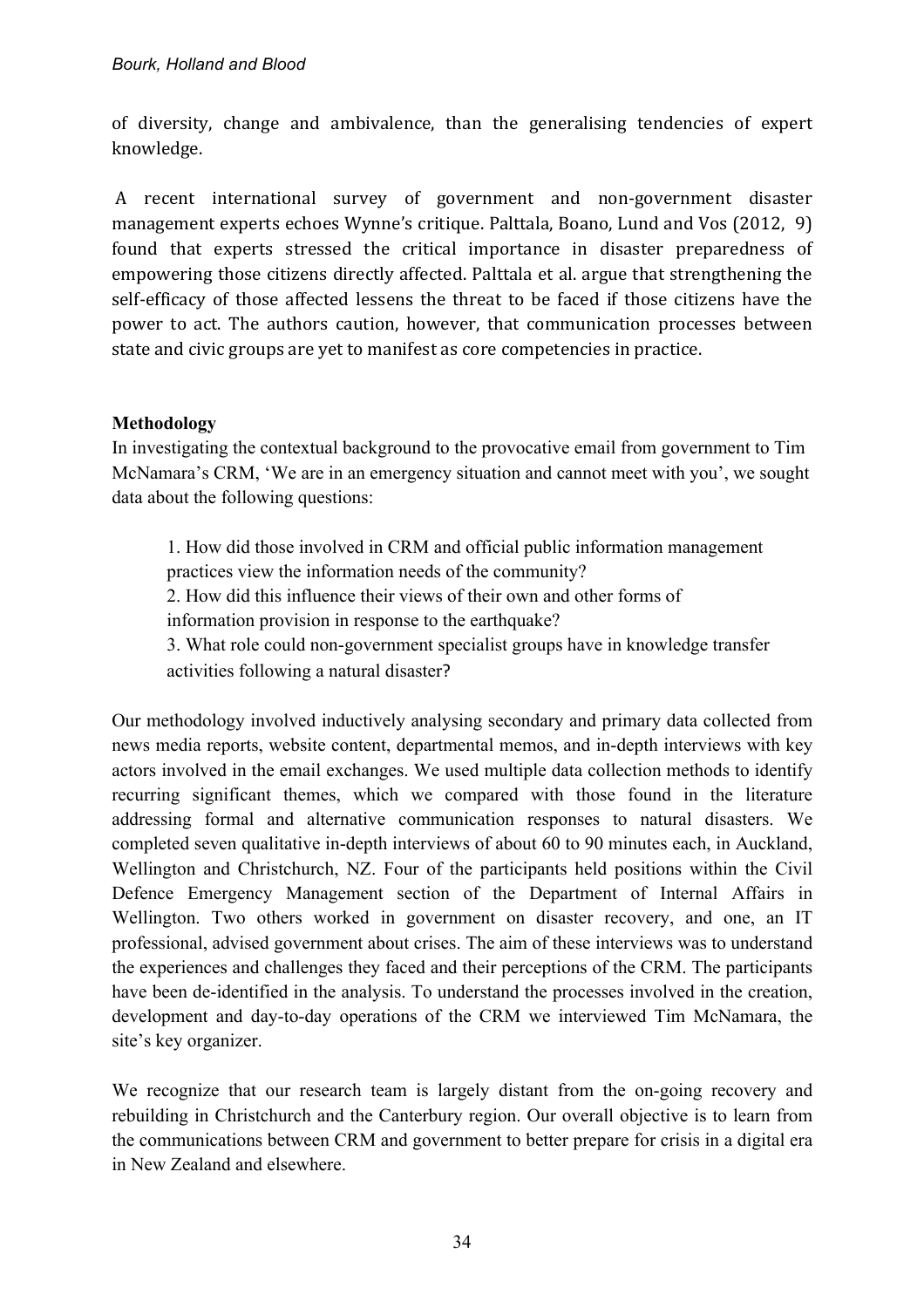#### **Christchurch Recovery Map**

The Christchurch Recovery Map (also known as eq.org.nz) was created in response to the February earthquake and contained information gathered via email, Twitter, SMS and locally based websites and was built with open source tools and active support of *CrisisCommons* and *Ushahidi* (Bourk & Holland 2014). Ushahidi (Swahili for testimony) was first developed to map reports of violence in Kenya in 2008 following the election. The Ushahidi platform combines crisis information from citizen generated reports, media and NGOs and facilitates early warning systems and assists in data visualization (geographical mapping tools) for crisis response and recovery.<sup>2</sup> It is believed to be the most prominent platform used by crisismapping and crowdsourcing organisations (Skuse & Brimacombe, 2014, 37). Beatson, Buettner and Schirato (2014) et al. citing McDougal (2012, 7) observe CRM is an amalgamation of three previous crisis maps, the outcome of self-organising and selfdeploying Volunteer and Technical Communities (V&TCs). As such, CRM is the result of a collaborative effort to 'maximise efforts and reduce duplication'.

The CRM provided a visual map of essential services, their location and opening times, and in the ten days of its operation received more than one hundred and fifty thousand hits, was embedded in the major daily broadsheet, the *New Zealand Herald*, and regularly accessed by major banking and other commercial institutions. It operated on a 24-7 basis, receiving and redistributing tweets and SMS messages, and converting the data to a relational database that could display visual information for each affected suburb (Beatson, Buettner and Schirato 2014). In a comprehensive overview of CRM, Beatson et al describe in detail its logistics, structure and content. One of the developers who later emerged as the public face of CRM is Tim McNamara (2011).

McNamara, who was working with the Intellectual Property Office when the earthquake struck, contacted several friends via Twitter and proposed they build a visual community map of current information essentially functioning as an 'emergency information source'. McNamara received support from technical and commercial institutions with significant resources, as well as a large group of volunteers. For example, senior Google administrators in Zurich contacted him shortly following the launch of the CRM offering their services. At the peak of its operation, more than 100 volunteers from seven countries maintained the CRM, tweeting and retweeting essential data, removing redundant data and updating the visual interface. Many of the local volunteers required training in using open source software and other IT skills.

McNamara's association with an online disaster response stems from a long-standing involvement in community search and rescue efforts. After graduating, he worked with the Ministry of Civil Defence and Emergency Management, where he had responsibility for coordinating response teams. Despite ending his contract with CDEM as a result of departmental restructuring, he maintained an interest in resourcing urban and regional councils with online civil defence capabilities that led him to learn open-source software coding.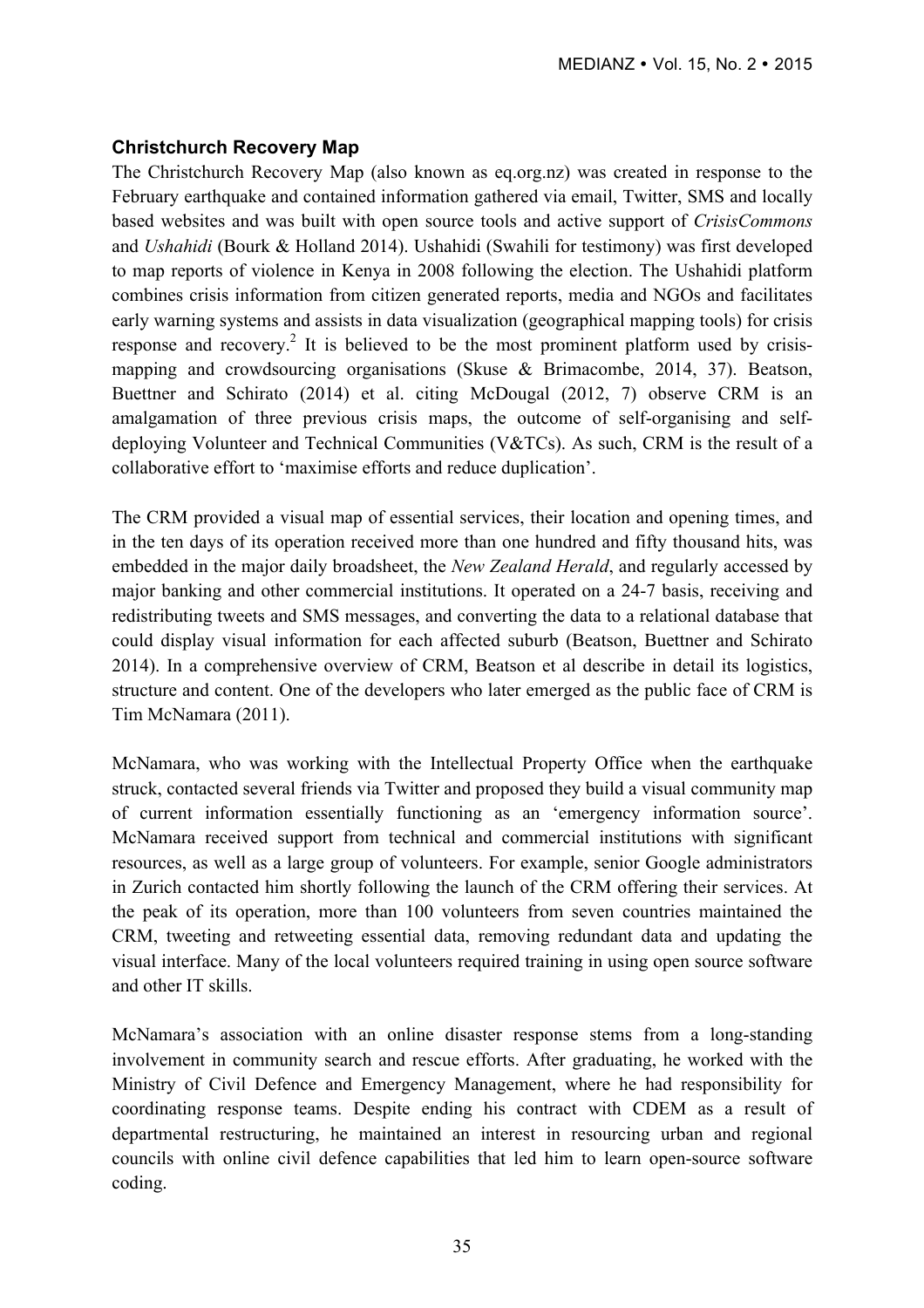Over time, he connected with other like-minded volunteers that represented a new class of lay-experts forming international groups such as Crisis Commons, Crisis Mappers and HumanitarianOpenStreetMap. This gave him reciprocal access to the group's social resources and expertise during the Christchurch disaster that enabled a quick mobilization of effort. Despite lacking a formal connection to NZ civil defence systems, McNamara's continuing employment in various roles within the public sector provided him with an eclectic knowledge of government structures and policies, which allowed him, he said, to navigate bureaucratic hurdles and expectations in the design and operation of CRM. For example, he and his colleagues avoided the use of official government or corporate logos, chose different colour codes from the Civil Defence's blue and yellow, and generally avoided any signs or visual markers that might confuse users about the website's status and identity.

# **Government Websites and Social Media Use**

Numerous government websites were used in response to the 22 February earthquake and an earlier earthquake on 4 September. Prior to the first event, the government had three primary earthquake-related government websites. The NZ Ministry of Civil Defence & Emergency Management, Earthquake Commission, and GNS Science are the lead agencies responsible for delivering and managing each service. The Earthquake Commission, a Crown entity established by the Earthquake Commission Act 1993, has three primary functions: to provide natural disaster insurance for residential property; to administer the Natural Disaster Fund; and, to support research on natural disasters and impact mitigation. The Commission and GNS Science share responsibility for delivering a website, Geonet, that distributes information on oceanic, climatic and geological activity, including potential hazards. Other government websites concerned with emergency preparedness, disaster recovery, historic events, and science and education also carried earthquake-related information.

Following the September 4 earthquake, an additional eight earthquake-related government websites appeared. The lead agencies responsible for these sites included Environment Canterbury, the Christchurch City Council, Housing NZ, the Ministry of Social Development and the Prime Minister's Office. In addition to the plethora of existing and newly created government websites, a number of government departments and agencies also began carrying earthquake related information.

Twitter also featured in the national and local government earthquake response with 5000 messages tweeted in the three weeks following the February earthquake (Bourk  $&$ Holland 2014, 37). Many of the government messages were retweeted across user networks, greatly increasing their reach. Bourk and Holland found Government staff used Twitter to correct erroneous information and answer questions from the affected communities concerning a range of issues, including power services, sanitation and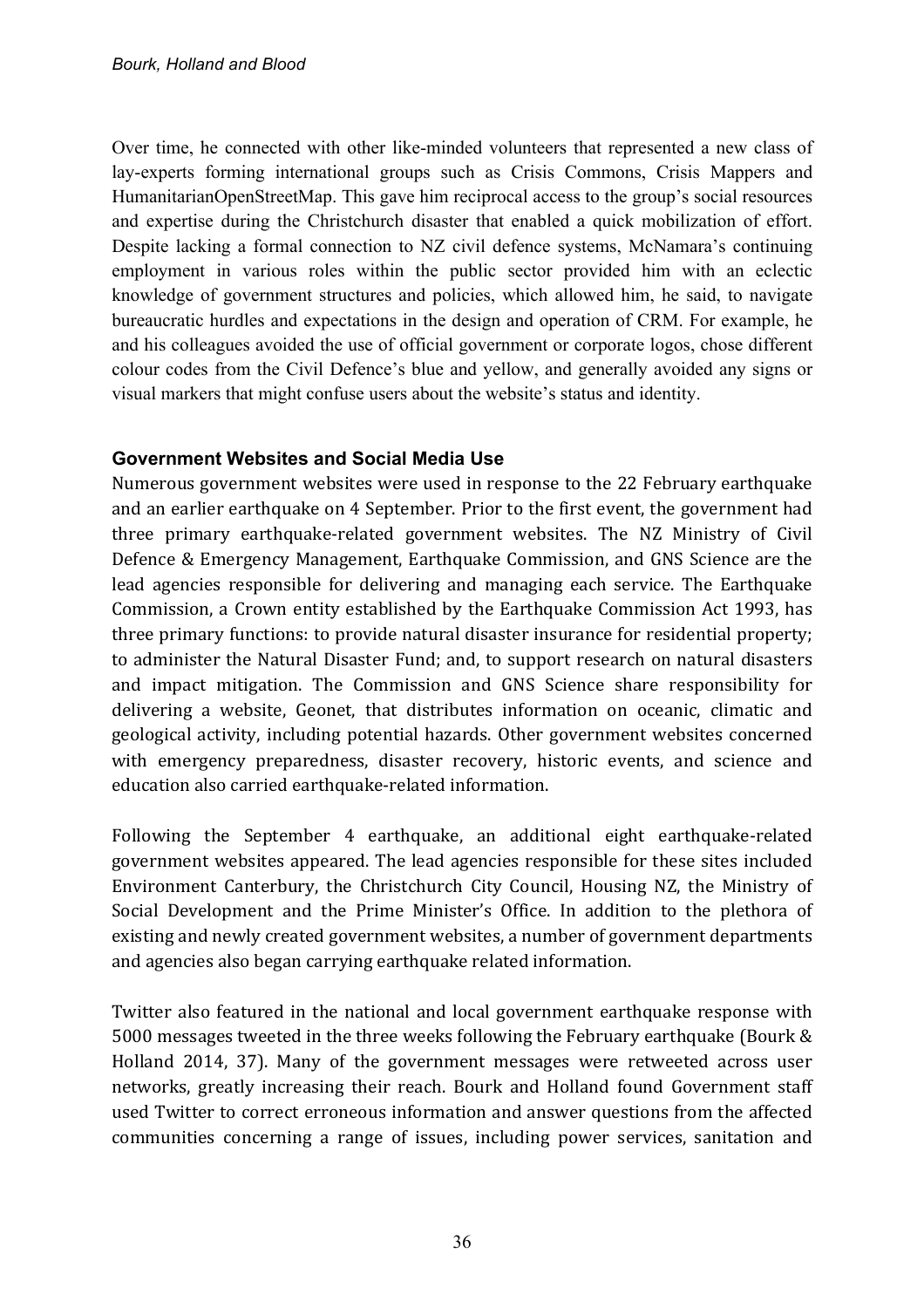road closures. To maintain consistency and accuracy, all responses were managed through the Public Information Manager at the Crisis Response Centre in Christchurch.

### **Analysis**

Our participants recognized the importance of new media and communication technologies during disasters but there were barriers to this recognition being translated into workable day-to-day relationships between official systems and those of emergent citizen groups. Our analysis of the qualitative interview data revealed recurring interdependent themes:

- o *Information and identity control*: contrasting and often changing assumptions about information provision and citizen reception during disasters;
- o *Generalised versus localised information;* differences in meeting the perceived information needs of citizens and the opportunities for interactive communication:
- o *Transparency and trust;* differences in investing trust in citizens in disaster communications; and
- $\circ$  *Blurring of the lines of expertise;* differences in reconceiving the boundaries between 'official' and 'crowd-sourced' information and expertise.

# *Information and identity control*

Our participants pointed to barriers in creating relationships between official systems and those of emergent citizen groups. CRM's McNamara suggested that within New Zealand's Civil Defence Management sector there is a strong emphasis on community development including enabling communities to create their own solutions. But, in practice, this presents challenges to established ways of doing things. One such challenge centres on accepting that communities are in a position to take ownership of their own issues.

During the Christchurch earthquake, there was uncertainty and lack of clarity about where CRM fitted into the overall scheme: what was its role; was it encroaching on the Civil Defence site and other agencies? Some of the initial hesitation on the part of Civil Defence was connected to concern that the information being published on the CRM could potentially cause harm because it had not necessarily passed through official filtering channels.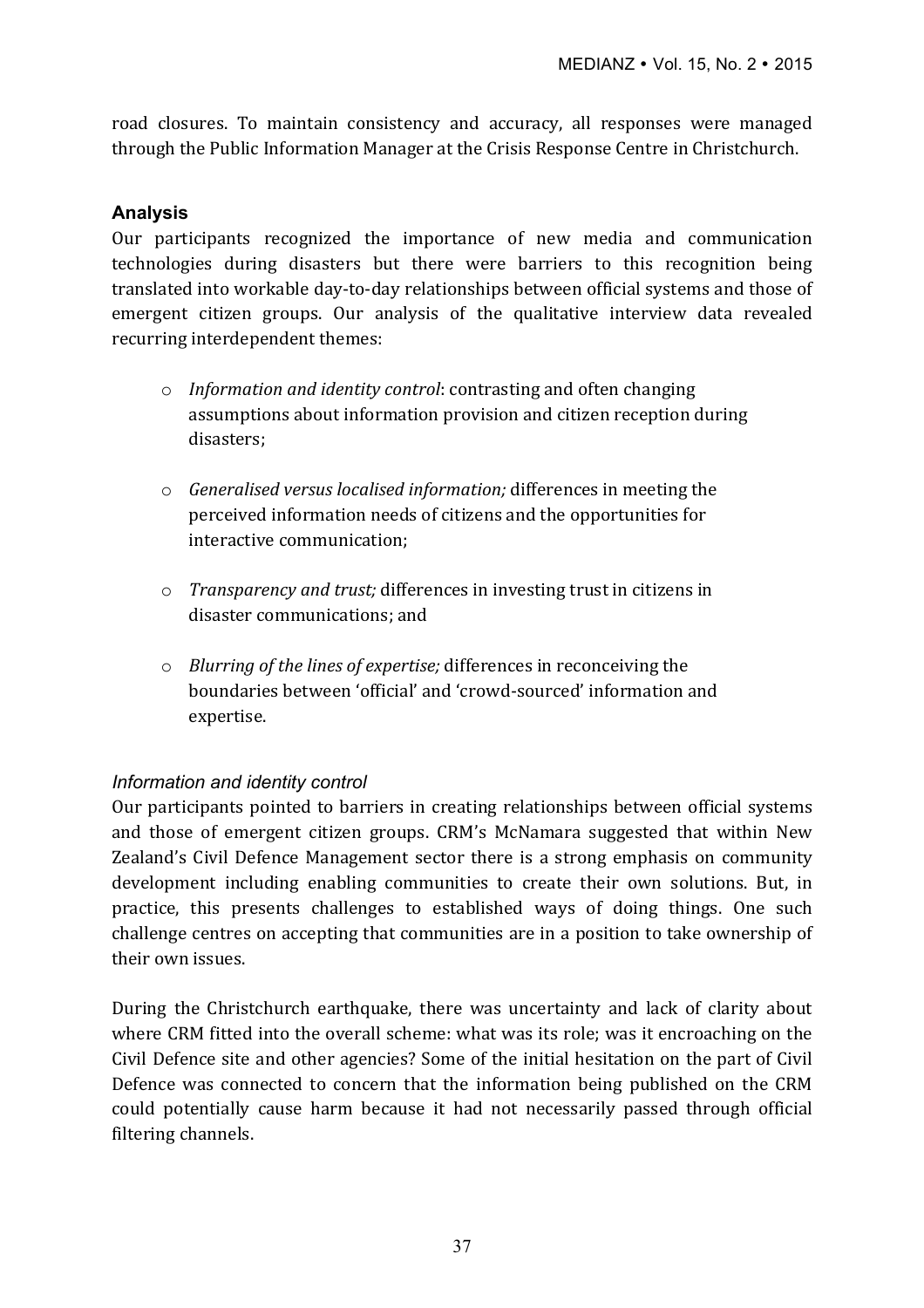The spread of misinformation during disasters could have serious consequences, and thus ensuring the accuracy and integrity of information is a key concern for emergency management practitioners and government agencies. In reflecting on the perception of CRM within Civil Defence, one government official suggested their initial hesitation centred on the twin concerns that CRM information could potentially cause harm and create confusion among those affected. In particular, that people might confuse CRM with official information and thereby threaten the integrity of government authorised information and its control of the flow of that information to the public. This in turn reflects uncertainty about the credibility of the information provided by CRM.

The principal concern about CRM was directly linked to its nature as a community sourced information site rather than a government site. McNamara sought to remedy concerns about this and the verification of information with both a disclaimer acknowledging their site was not official and by including a signpost to the Civil Defence site.

Verifying the accuracy of reports generated by social media is a critical concern of officials and those engaged in Crisis Commons and related activities. The processes by which Civil Defence and those working on the CRM sorted through and filtered incoming information appeared to be similar. CRM's technology and its lack of bureaucratic oversight, however, enabled it to disseminate information in a more timely fashion than official sites. McNamara described how they configured CRM to retrieve any report mentioning keywords EQ, NZ, Christchurch and earthquake from Twitter, from which they filtered about 12,000 map data items from more than a half a million incoming messages.

It could be argued that labelling information as verified or unverified could signal to citizens that a verification process was in place. Equally, it might also be that people are more likely to think critically if they know the information they are accessing is unfiltered or unverified. This fundamental tension was the essence of CRM's mission; to capture and disseminate information as it emerged rather than waiting for official verification. The IT professional who advised government was in Christchurch at the time of the earthquake and described how CRM provided timely localised information for addressing immediate necessities:

So we had no power for five days, we had no water for two weeks, we had no sewage for two and a half weeks. So I needed to know things like where can I go and fill up my gas bottle, and where can I collect water? And, so, that data is not perfect, but it exists, it's much better than nothing. (IT professional and advisor)

Numerous studies of risk communication identify the importance of informing citizens about uncertainties rather than leaving an information vacuum or seeking to project a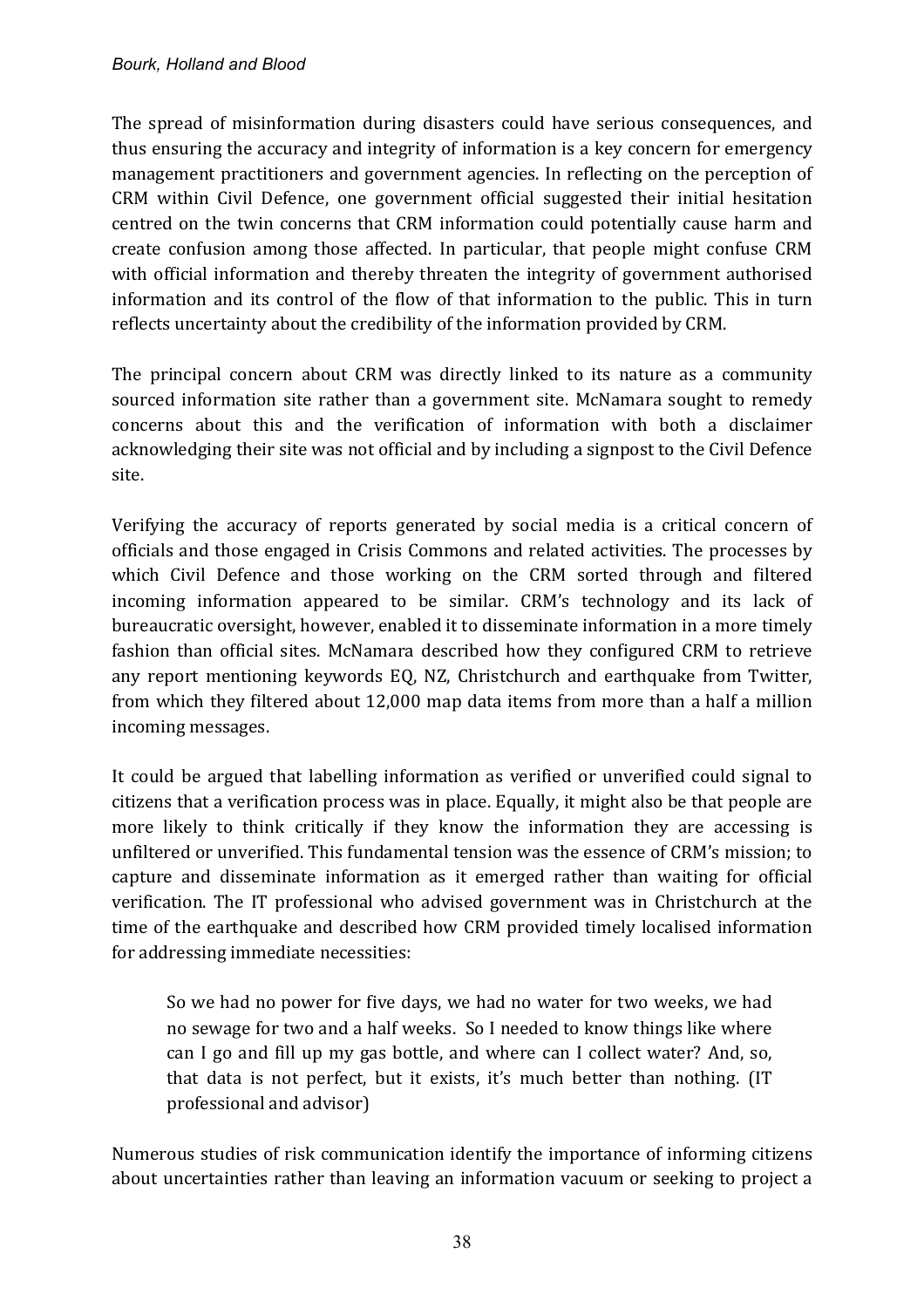level of certainty when it does not exist. An overly contrived or managed presentation of information may be deemed disingenuous and insincere, thereby limiting its effectiveness (Crowe, 2012, 257). The time that it can take for information to be filtered and verified through official channels and finally packaged for public consumption inevitably leaves a vacuum and, even after having gone through these official processes, information will still inevitably be partial and incomplete. The IT professional noted that since the earthquake some civil defence centres had invested more time and resources in training, consulting Google and collaborating with peer organizations to establish closer relations between state and IT professionals.

Knowledge about how the Ushahidi platform worked in real-time could be seen as an obstacle to a collaborative and coordinated relationship between CRM and official agencies. Ironically, the response McNamara received when he tried to arrange a meeting with officials, 'Because we are in an emergency response situation, we are unable to meet with you' clearly underscores the importance of ensuring that relationships are in place and roles understood before a crisis. This echoes the critical importance Palttala at al. (2012) place in disaster preparedness that empowers those citizens directly affected and strengthens their self-efficacy.

One government official reflected on the seriousness of the crisis and how agencies such as Civil Defence should consider community sourced information:

at the time because of the magnitude of what was going on, everybody just went, no; too hard; we can't deal with that right now. It's all too new; it's all too different; it's a little bit uncertain; who is this Ushahidi; what's this platform? (Government official)

Later in the interview the official acknowledged that centralized control went against the grain of these new localized platforms. While emergent citizen groups that build themselves around new online technologies may not need the 'semi-official stamp', to use this official's words, they suggested some government support will be necessary to ensure that such platforms are adequately resourced in the face of the next disaster.

Another government official, while accepting 'those sorts of things as useful' reflected on the extent to which initiatives like CRM ought to be controlled, or brought into existing systems, or allowed to evolve organically, on the basis that people using them will be able to put them in their correct context and act responsibly on the information provided.

# *Generalised versus localised information*

A familiar topic in our conversations with participants involved differences between the range of information provided by official agencies and that provided by CRM. The term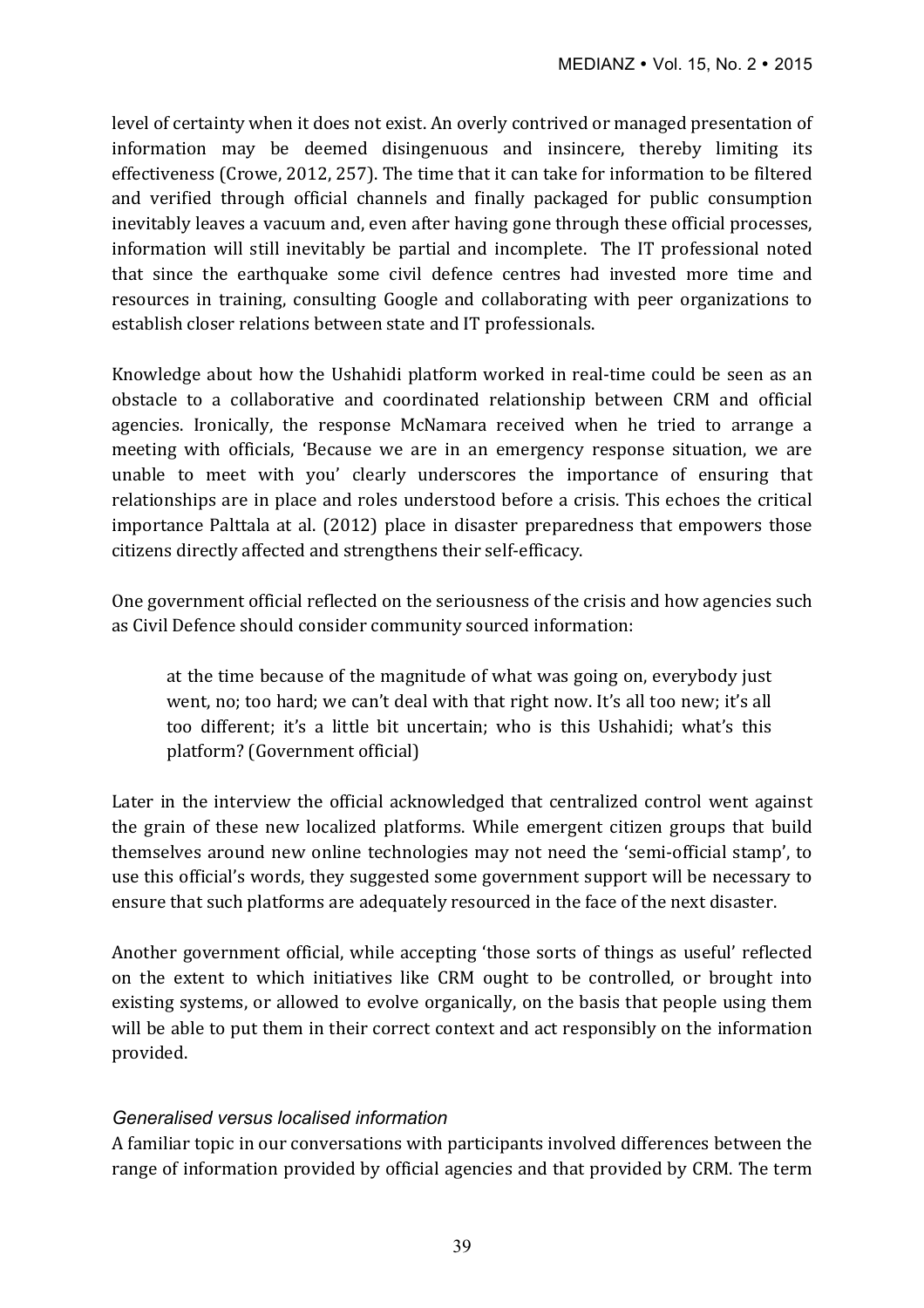used by one government official was 'a broad spectrum of information needs at times of crisis'—that is distinguishing between broader national strategic information needs (such as impact of the disaster on the economy) and what may be useful at street level (what pharmacies are open).

Predictably, McNamara, ever keen to promote open-sourced community information, was blunt in his assessment that people did not necessarily need press releases. Nor did they need to know about things such as portable toilets in their neighbourhood, which were clearly visible. CRM focussed on disseminating information on essential services and their times of operation such as pharmacies, petrol stations and water deliveries.

Similarly, one government official recognized the importance of understanding and effectively using a broad spectrum of communication modalities for multiple communities to meet both generalized information and more localised needs—ranging from those physically affected to international audiences requiring accurate updates.

But there was also cooperation between official sites and the CRM. The NZ Banking Federation used CRM to signal which ATMs were working, and other public sector organizations were involved including the well-known NZ appliance manufacturer Fisher and Paykel who asked CRM to publicise that affected people could use washing machines set up at their warehouses.

In this context, one government official recognised that CRM and similar open source platforms did fill a gap in official information because it was community sourced, and therefore more localised, and timely. And McNamara did see different roles for government sites and sites like CRM:

Now, if we can take some of the burden, or if the community can take some of the burden for distributing local, rapid, highly—you know, *highly variable information*, it means that officials hopefully should be able to focus on getting the picture right. (Our emphasis)

# *Transparency and trust*

While social media has opened up new ways of capturing and presenting information during disasters, its proliferation raises serious questions about the possibility and desirability of establishing hierarchies of source credibility. Consistent with the work of Palen at el. (2010), there was evidence of tension between a centralized top-down model of disaster communication and an inclusive public participatory model using a citizen-distributed information system such as CRM.

Our participants raised issues not only about the speed at which information was provided through these competing modalities but also the style of the information and its impact on reception, including perceptions of the credibility and trustworthiness of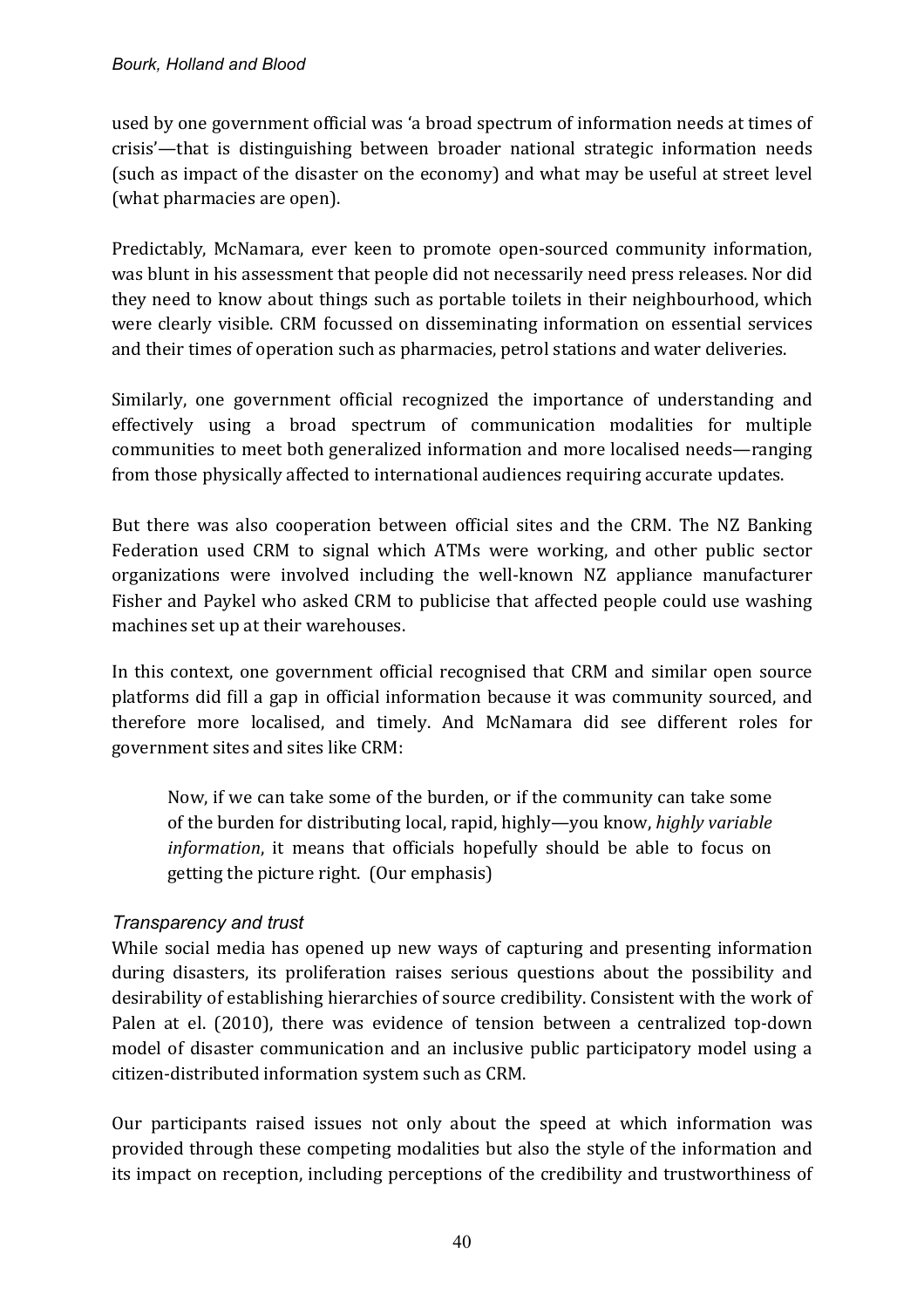sources. As McNamara concedes, this approach not only requires investing faith in citizens to determine what is worthy of their attention but to be risk-tolerant:

We respect that people have their own judgment and we are willing to take the risk that it could be misinformation  $\ldots$  people communicate all the time, and they detect lies all the time. Our brain is very good at detecting lies.

Yet the risks are real. Government officials are genuinely concerned that misinformation may lead to subsequent harm, and in a crisis situation that harm could be catastrophic. On the one hand, McNamara recognises this but, on the other, he is willing to 'push the burden downstream', as he puts it, in letting people actively interpret and manage information. But he is reflexively clear about official information:

if I was in another country, say, I would always hunt for the government sources. If they were deficient, I would then go somewhere else. I mean, you'd—but you'd always want to go to the original source.

## *Blurring the lines of expertise*

The nature of expertise and the way in which a crisis brings to the fore new forms of expertise, emerged as a key theme in the interviews.

One government official reflexively observed a shift from an initial sense of uncertainty and caution within Civil Defence to a gradual recognition that the CRM was fulfilling a significant role in providing localised, detailed, timely and specific information, which his own agency was unable to do.

I don't think there was a clearly, sort of, defined set of boundaries in place. That, kind of, got established as things happened but it probably took days, if not a week or two, for things to settle down. So initially there might have been some hesitation from the Civil Defence team here. . . . They're (CRM) playing in slightly different spaces; the target audience had a big—big overlap, but the guys that were in the CrisisCommons were able to get down to a much more localised and—and specific layer of detail. (Government Official)

Unlike CRM's volunteer supported effort there was a sense in which NZ government agencies responded to the earthquake in a much less coordinated and user-friendly way, which may have contributed to confusion within the community. As one government official put it: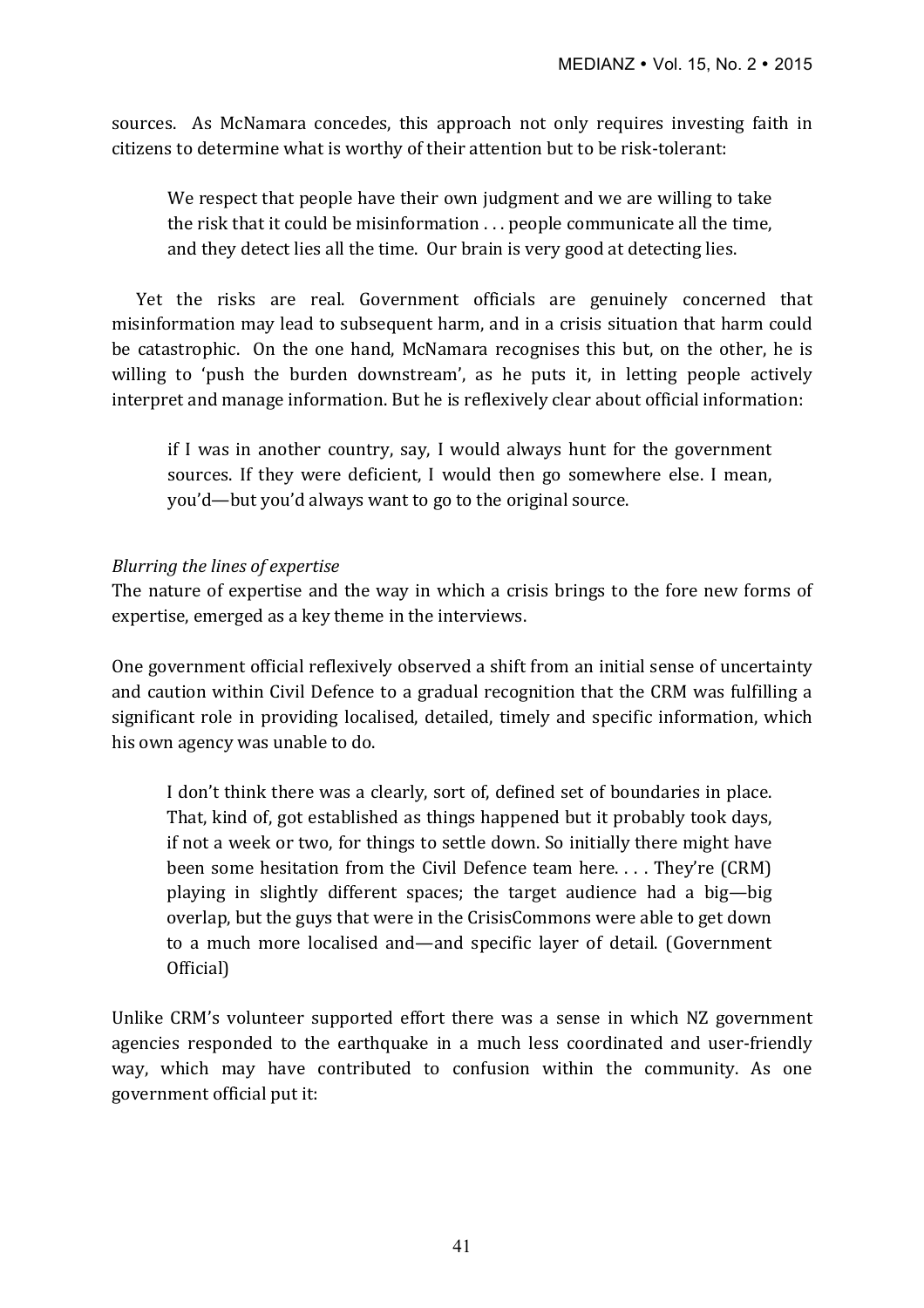every government agency in town (Christchurch) had created a website, you know, basically for their sector of helping the earthquake [Government] official]

There was some level of bemusement about the central government's decision to create a new website Canterburyeathquake.govt.nz in response to the earthquake, given that much of the information that would appear on it would already have been available on existing websites. One government official commented that the imperatives of government authorities may not put them in the best position to use the internet in crisis situations:

And it was, kind of, like, well sorry Prime Minister, maybe you don't actually know the best way to arrange things on the Internet. (Government official)

Multiple government websites were also seen by this official as a potential source of confusion, but his position was grounded in the harsh reality of the crisis as he noted, 'people 'were running from falling buildings and making sure they had a roof over their heads'.

Despite all the resources of government there appeared to be a view that it was not well-positioned to facilitate something like the CRM. Yet, the following comment from a government official does hint at the need for future government responses to emergencies to include working more closely with local communities by potentially tapping into the volunteer market:

We don't have that, sort of, size and budgets available so we are going to have to tap into the volunteer market more. How do we leverage that through the various local Civil Defence groups? (Government official)

Of importance to establishing future dialogue between government and citizen groups is the need to rethink assumptions about what constitutes relevant expert knowledge and expertise. For example, McNamara said just because the volunteers who contributed to the CRM were not being paid did not mean that they were any less qualified or committed to their tasks:

I think the lessons for community is that there are now tools available for you to support vourselves  $\dots$  the designation of lay people or volunteer effort does not mean unqualified, it doesn't mean unaware, it doesn't mean unsavvy necessarily.

Thus, McNamara also challenged the value of dichotomies such as 'expert versus lay' when he referred to the buy-in CRM had from some official sources, such as the Banking Federation who used the website to provide updates on the status of ATMs. And the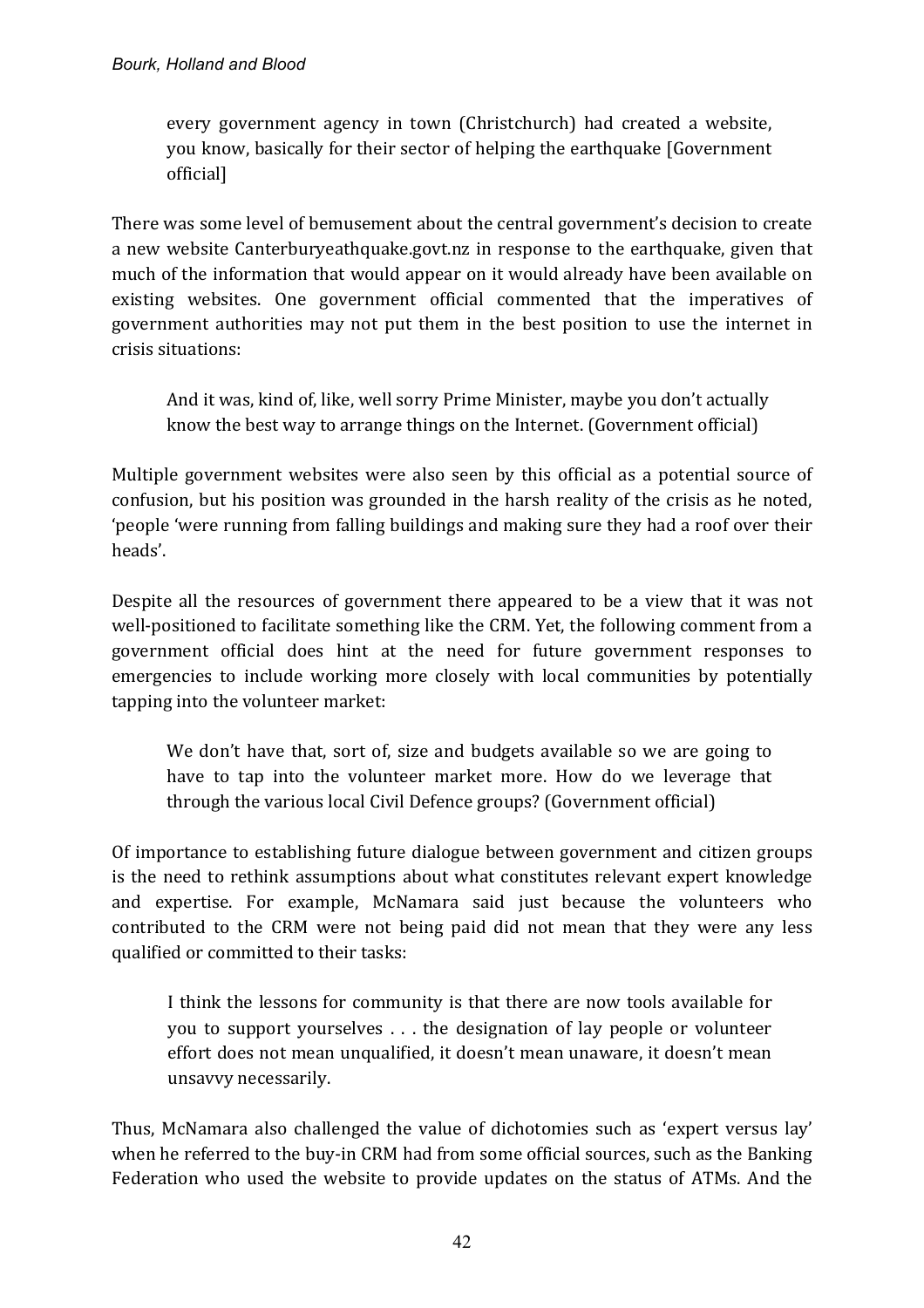usefulness of CRM also depended upon the goodwill of the private sector especially in volunteer expert technical support.

Clearly, the concept of emergence is central to disaster response. Disasters challenge the assumptions of predictability and the capacity for technical expertise to know, control and manage emergent events because of the inherent uncertainty. This complicates the boundaries between expert and lay, or expert and specialist lay, expertise. McNamara gave the example of trusting a text message accompanied by date-stamped, geo-coded photographs from the ground more than he would trust an official report:

Officialdom—official doesn't mean correct; official means it's come from officials . . . official information should not be trustworthy because it's official; it should be trustworthy because the information itself is trustworthy. It should have good sources. It should be internally consistent. .. it should be verified in some way. I mean, the truth worthiness or—I mean, there's a high degree of, ah, correlation between truthfulness and officialdom, but there—there's no necessary, ah—there's no necessary link there. 

The willingness to bracket one's predispositions about what constitutes trustworthy or authoritative information was evident in one of our interviewee's reflections about how government agencies might have been able to fruitfully engage with CRM:

could we, you know, endorse some of the information that their site (CRM) was putting up; could we re-tweet some of the information they were putting up; could we even start directing people to the site as a, you know, if you want, local, more real time information; you know, start lodging reports here because it's actually a useful tool? [Government official]

The official added that the value of CRM was that agencies like Civil Defence could focus on the core issue of managing events. There was a sense of gratitude toward CrisisCommons for providing a service that his own team was not equipped or able to do at the time because its focus was on other areas:

I could see a value in doing it and partly because I could also see that the main Civil Defence team here was in no head space for dealing with that; and we weren't resourced to deal with it  $\ldots$  we had about eight people, we're trying to provide 24 hour a day, seven day a week coverage—we couldn't do that and also take care of, you know, validating all of these localised reports and—and—and, sort of, vetting the—the slightly dubious information out. (Government official)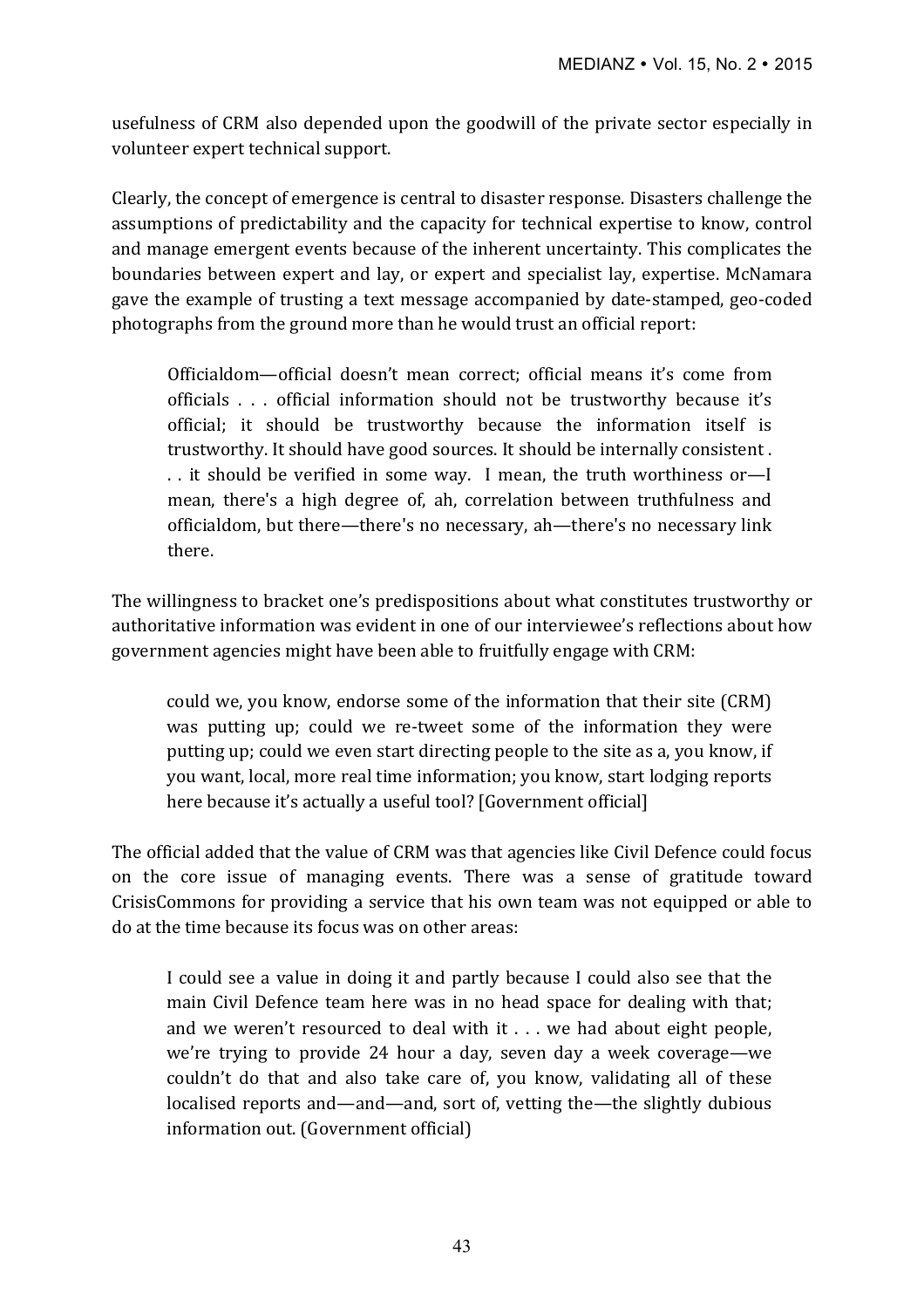## **Discussion**

CRM's efforts were developed by local, national and international volunteers as an immediate response to the earthquake crisis and the perceived need for locationfocused rather than topic or service focused information. They involved rapidly processing, repackaging and adding value to available information from social media (especially Twitter) and official agencies in the form of populating a visual representation of this data. A key goal was to keep information current and flowing.

While new online platforms like CRM are facilitating more grass-roots, interactive communicative styles during crises, the tendency for governments to favour a centralised model of information delivery grounded in risk aversion and accountability is a potential barrier to enabling an active role for emergent citizens groups. Conceptualization of disaster communication among emergency management practitioners and government agencies still tends to be based on a conduit model (Pechta, Brandenburg and Seeger 2010).

Disasters by their nature break down boundaries, creating challenges for existing official crisis response and communication systems. The importance of maintaining a lead agency with an authoritative voice that can act as a reference point in the context of several different information sources still remains. Yet, as this case study reveals, there is a need to rethink or recast established hierarchies of information value and flow and the assumptions and expectations that underpin them.

The notion of emergence is critical in a dynamic, often changing, disaster response. Emergence provides an informative way of thinking about the value of crowd source tools for facilitating dialogue among and between citizens and government agencies. A deeper understanding of the processes behind particular initiatives may lead to greater awareness and acceptance of crowd source tools and ways of responding to the challenges they present to established governmental ways of operating.

Clearly, there are real concerns about the potential for information overload with the increasing number of people involved in disseminating information during an emerging disaster. New communication platforms create opportunities for representing data, including official data, in new and accessible ways. But just because these representations have not been filtered and verified through official channels does not necessarily mean the information is inaccurate or not meeting a local need that is unsatisfied by official agencies.

# **Conclusion**

In conclusion, our research strengthens the argument that relationships between government agencies and civic-minded lay specialists need to be already in place to leverage all available skills and resources during emergencies, which illustrates Palttala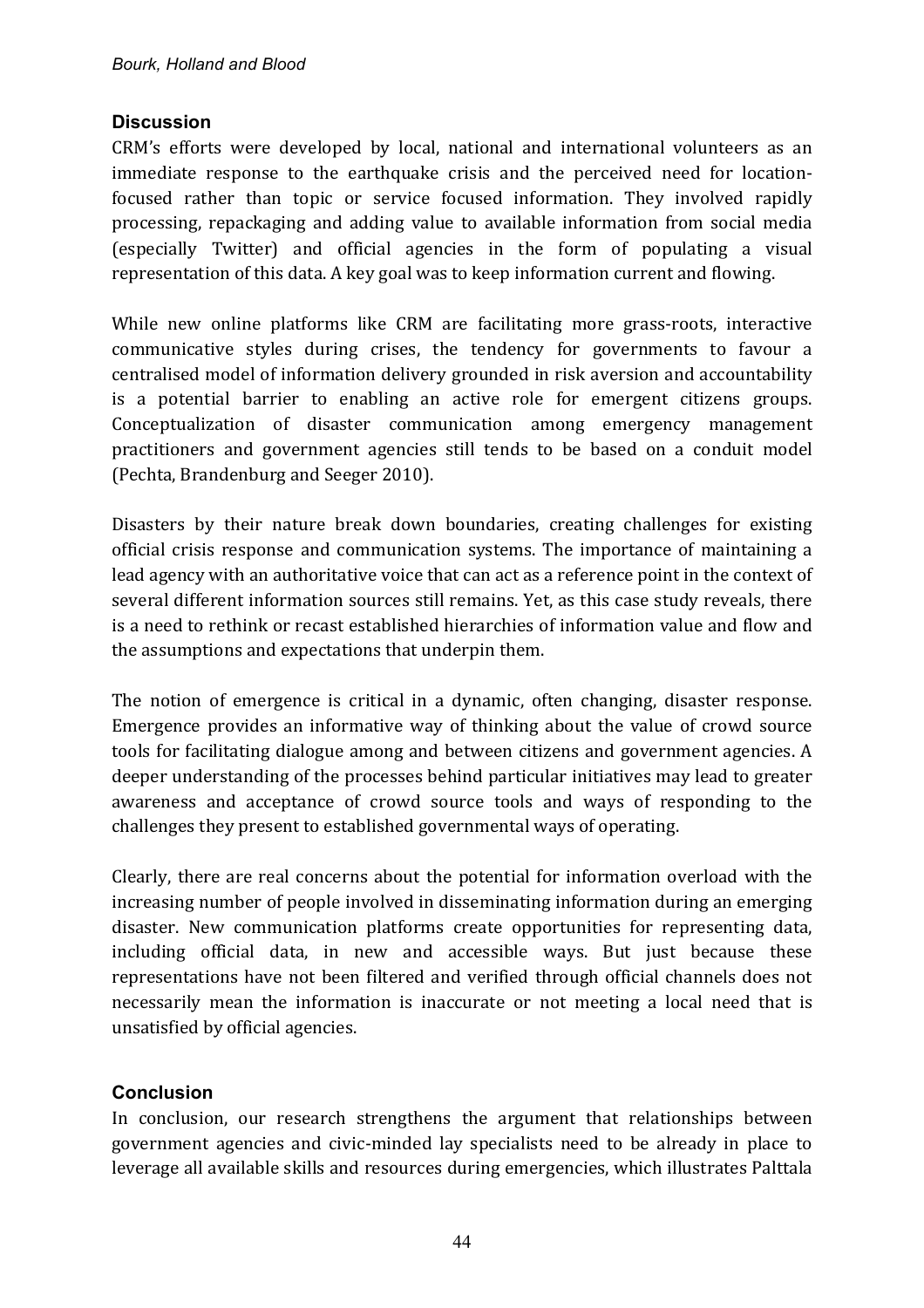et al., (2012) call for disaster-preparedness. However, the ad-hoc and informal structure of pre-disaster civic-public relationships requires consideration and additional research. Otherwise, rigid policy structures around membership and participation may alienate civic entrepreneurs who are volunteers and not employed agents. Arguably, tech-savvy, civic-minded groups of individuals using crowd-sourcing skills will respond to loose, informal organisational arrangements with government agencies. Pre-crisis gatherings between government and civic entrepreneurial groups will be organised similar to crisis commons meetings, which are generally non-hierarchical, periodic gatherings in material and online spaces. Access and participation to institutional websites already differentiate public from members-only areas. It would be relatively simple to add an additional membership area for lay-specialist groups that could be coordinated across different government department websites. Both material and virtue gatherings among government and lay-specialist groups prior to an emergency present opportunities to exchange knowledge, skills, and differing priorities through dialogue where one learns to understand and use the 'language' of the other.

Government, specialist lay, and lay audiences play differing roles in emerging crises. As suggested, specific information needs necessitate different ways of meeting them and different forms of expertise. Government and its agencies would likely benefit from recognizing the limitations of their own communication approaches during emerging crisis. As the analysis demonstrates, there is recognition by some government officials of the need to invest more resources in and build collaborations with lay and expert specialists in crowd-source technologies. From a risk theory perspective, our data analysis points once again (following Wynne 1996) to recognizing the importance of expert, specialist lay and lay audiences during an emerging risk crisis.

A weakness of our research design is the lack of investigation into how affected communities used, managed and valued differing websites and social media during the emerging crisis. The one exception is the IT professional and government advisor who was in Christchurch during the earthquake. Nonetheless, our observations reveal that the Civil Defence website and CRM received considerable traffic. CRM capitalized on data volume by translating community-sourced information into a format designed to assist people to easily access practical information specific to their location. The level of international traffic CRM received also suggests that it was a useful source of information for people outside of NZ to know what was happening in particular locales. An analysis of how affected communities engaged, prioritized, and differentiated between the range of data and civic entrepreneurial online responses, as well as to other communication modalities, would complement this study's findings.

#### **Acknowledgments**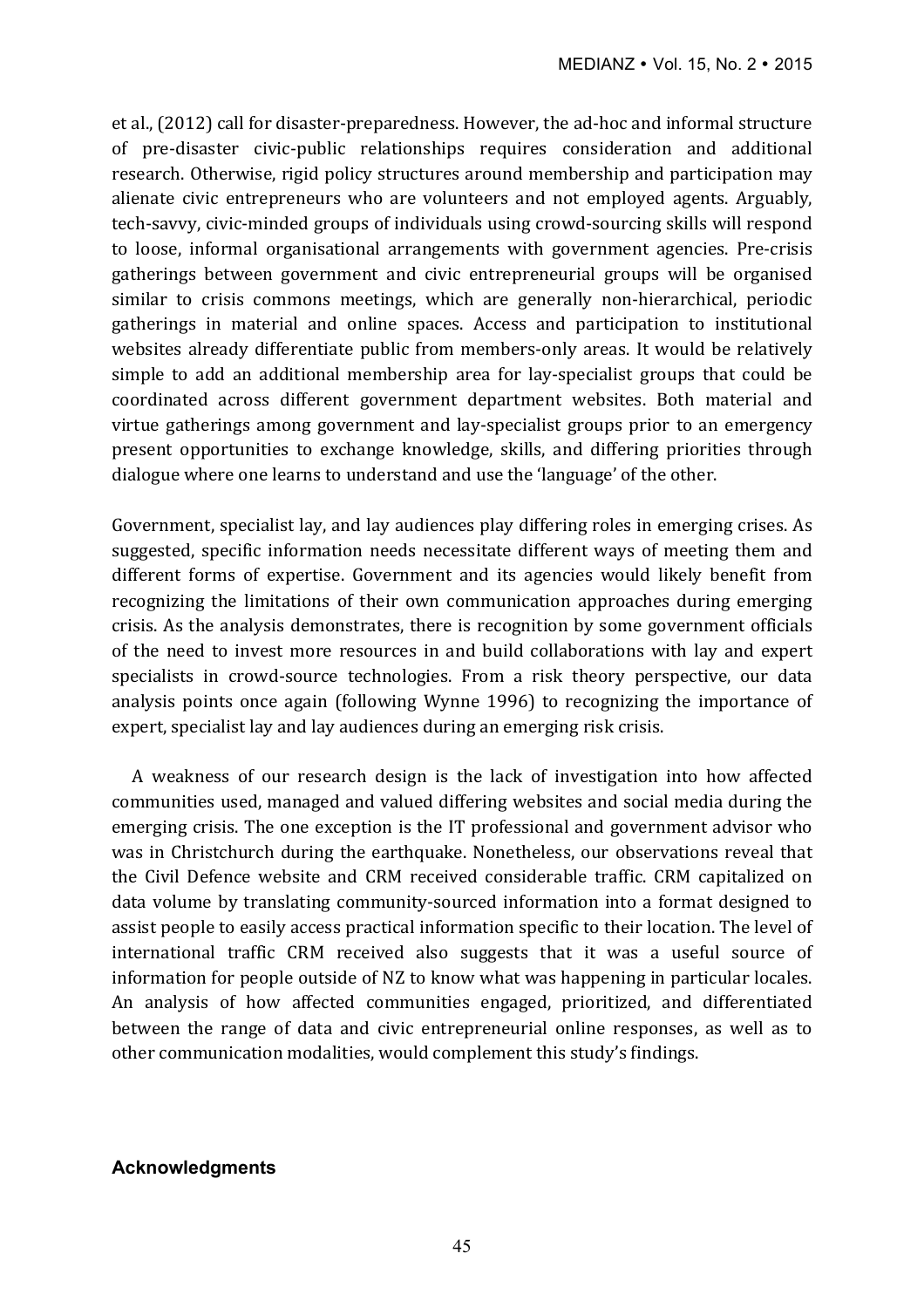The research for this project was supported by a grant from Emergency Media and Public Affairs (Australia), Examining the "crisis commons" during the 2011 Christchurch earthquake'.

# **Notes**

- 1. An earlier version of this paper, 'Crisis Commons and the 2011 Christchurch Earthquake' was presented to the annual conference, Emergency Media and Public Affairs, Canberra, 2-3 June. At this time data gathering and analysis had not been completed.
- 2. Some images of the Christchurch Recovery Map are still available on the Internet. Search 'Christchurch Recovery Map'.

# **References**

Beatson, A., A. Buettner and T. Schirato, 2014, 'Social Media, Crisis Mapping and the Christchurch Earthquake of 2011'. *MEDIANZ: Media Studies Journal of Aotearoa New Zealand* 14 (1): 38-53.

Beck, U. 1992. Risk Society: Towards a New Modernity. Translated by M. Ritter. Thousand Oaks, Calif: Sage.

Beck, U., Giddens, A. and S. Lash 1994. *Reflexive Modernization: Politics, Tradition and Aesthetics in the Modern Social Order.* Cambridge, UK: Polity.

Bourk, M. and K. Holland. 2014. 'From Silos to Flows: Spatial Metaphor and Communication Responses to the Christchurch Earthquakes'. Australian Journal of *Emergency Management* 29 (2) April.

Bruns, A. 2011. 'Towards Distributed Citizen Participation: Lessons from Wikileaks and the Oueensland Floods'. In *CeDEM11 Proceedings of the International Conference for E-Democracy and Open Government*. Edited by P. Parycek, M.J. Kripp and N. Edelmann, 35-52. Krems, Austria: Edition Donau-Universität Krems.

CrisisCommons. n.d. *CrisisCommons: Connecting People, Tools & Resources to Support Crisis Response*. Accessed 8 August 2012. http://crisiscommons.org.

Christchurch Recovery Map. 2011. *Christchurch Recovery Map: Providing Community Information for the Christchurch Earthquake 22 Feb. 2011.* Accessed 30 July 2012. http://eq.org.nz

Crowe, Adam. 2012. 'Open and Social Leadership: A New Paradigm in Emergency Management', *Journal of Business Continuity and Emergency Planning* 6 (3): 253-67.

Giddens, Anthony. 1990. The Consequences of Modernity, Cambridge, UK: Polity.

Giddens, Anthony. 1991. Modernity and Self-Identity: Self and Society and the Late *Modern Age*, Cambridge, UK: Polity.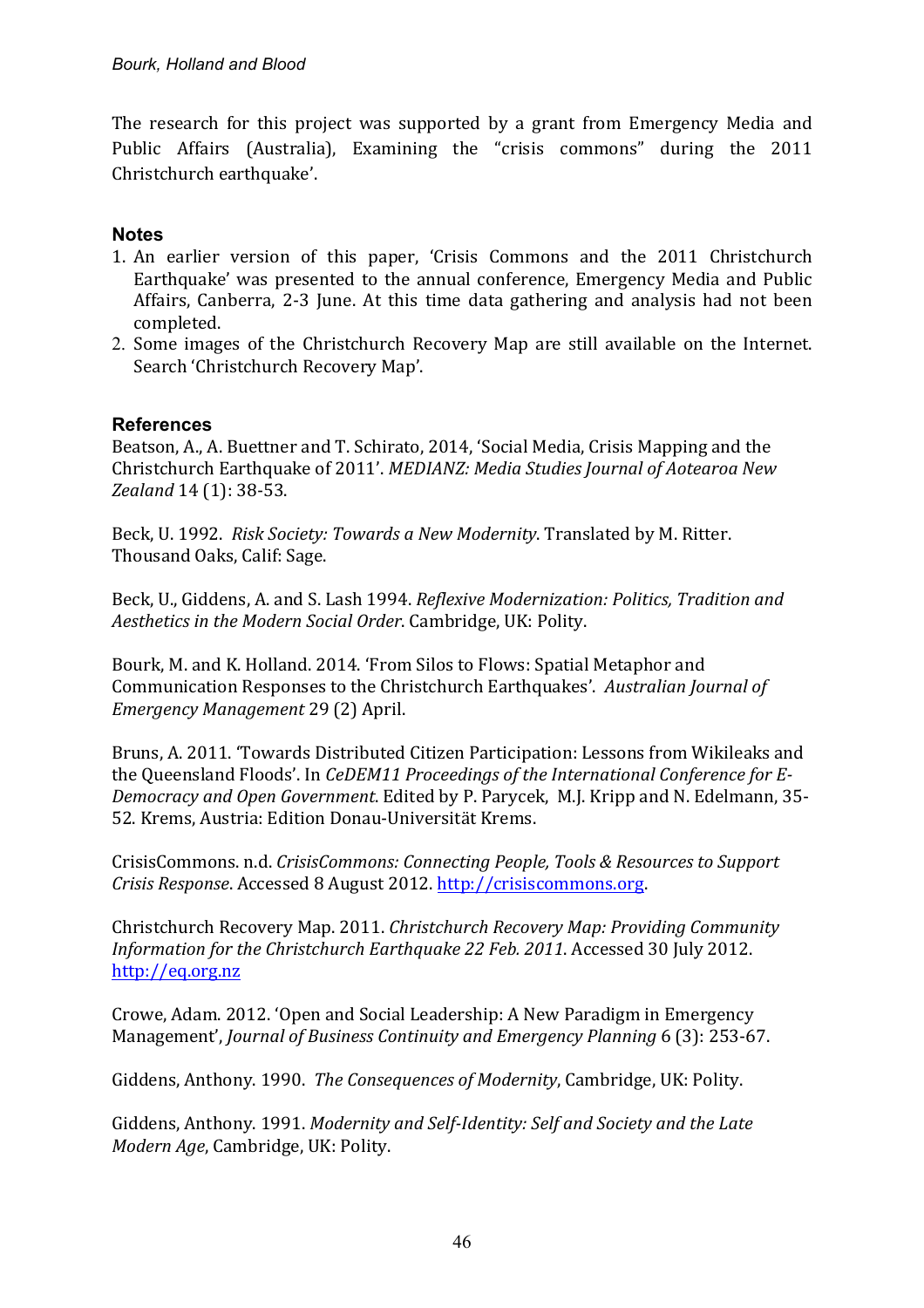Giddens, Anthony. 1994. 'Living in a Post-traditional Society'. In *Reflexive Modernization: Politics, Tradition and Aesthetics in the Modern Social Order.* Edited by Ulrich Beck, Anthony Giddens, and Scott Lash, 56-109. Cambridge, UK: Polity.

Gruen, N. 2011. "We are in an Emergency Situation and Cannot Meet with you": Postscript to the Christchurch Earthquake', *Club Troppo*, 1 April. Accessed May 2011. http://clubtroppo.com.au/2011/04/01/we-are-in-an-emergency-situation-andcannot-meet-with-you-postscript-to-the-christchurch-earthquake

Hjorth, L. and H-H. Kim. 2011. 'Good Grief: The Role of Social Mobile Media in the 3.11 Earthquake Disaster in Japan'. *Digital Creativity* 22 (3): 187-99.

Hughes, A., L. Palen, J. Sutton, S. Liu and S. Vieweg. 2008. "Site-Seeing" in Disaster: An Examination of On-Line Social Convergence'. *Proceedings of the 5<sup>th</sup> International* Association for Information Systems for Crisis Response and Management, Washington, DC, May, 324-33.

Kranich, N. 2004. *The Information Commons*. Brennan Center for Justice, NYU School of Law, New York.

Lash, Scott. 1994a. 'Reflexivity and its Doubles: Structure, Aesthetics, Community'. In *Reflexive Modernization: Politics, Tradition and Aesthetics in the Modern Social Order.* Edited by Ulrich Beck, Anthony Giddens, and Scott Lash, 110-73. Cambridge, UK: Polity.

Lash, Scott. 1994b. 'Expert Systems or Situated Interpretations? Replies and Critiques'. In *Reflexive Modernization: Politics, Tradition and Aesthetics in the Modern Social Order.* Edited by Ulrich Beck, Anthony Giddens, and Scott Lash, 198-215. Cambridge, UK: Polity.

Macias, W., K. Hilyard and V. Freimuth. 2009. 'Blog Functions as Risk and Crisis Communication during Hurricane Katrina'. *Journal of Computer-Mediated Communication* 15: 1-31.

McDougall, K. 2012.'An Assessment of the Contribution of Volunteered Geographic Information during Recent Natural Disasters.' In *Spatially Enabling Government, Industry and Citizens: Research and Development Perspectives*. Needham, MA: GSDI Association Press: 201-14. Accessed February 2015. http://eprints.usq.edu.au/21536/5/McDougall\_GSDI\_2012\_PV.pdf.

McNamara, T. 2011. 'The Power of Usahidi'. *New Zealand Computer Society* 10 November. http:www.nzcs.org.nz/newsletter/article/94.

McShane, I. 2010. 'Trojan Horse or Adaptive Institutions? Some Reflections on Urban Commons in Australia'. *Urban Policy and Research* 28 (1): 101-16.

Palen, L. K Anderson, G. Mark, J. Martin, D. Sicker, M. Palmer and D. Grunwald. 2010. 'A Vision for Technology-Mediated Support for Public Participation & Assistance in Mass Emergencies & Disasters'. *Proceedings of ACM-BCS Visions of Computer Science*. Swindon, UK.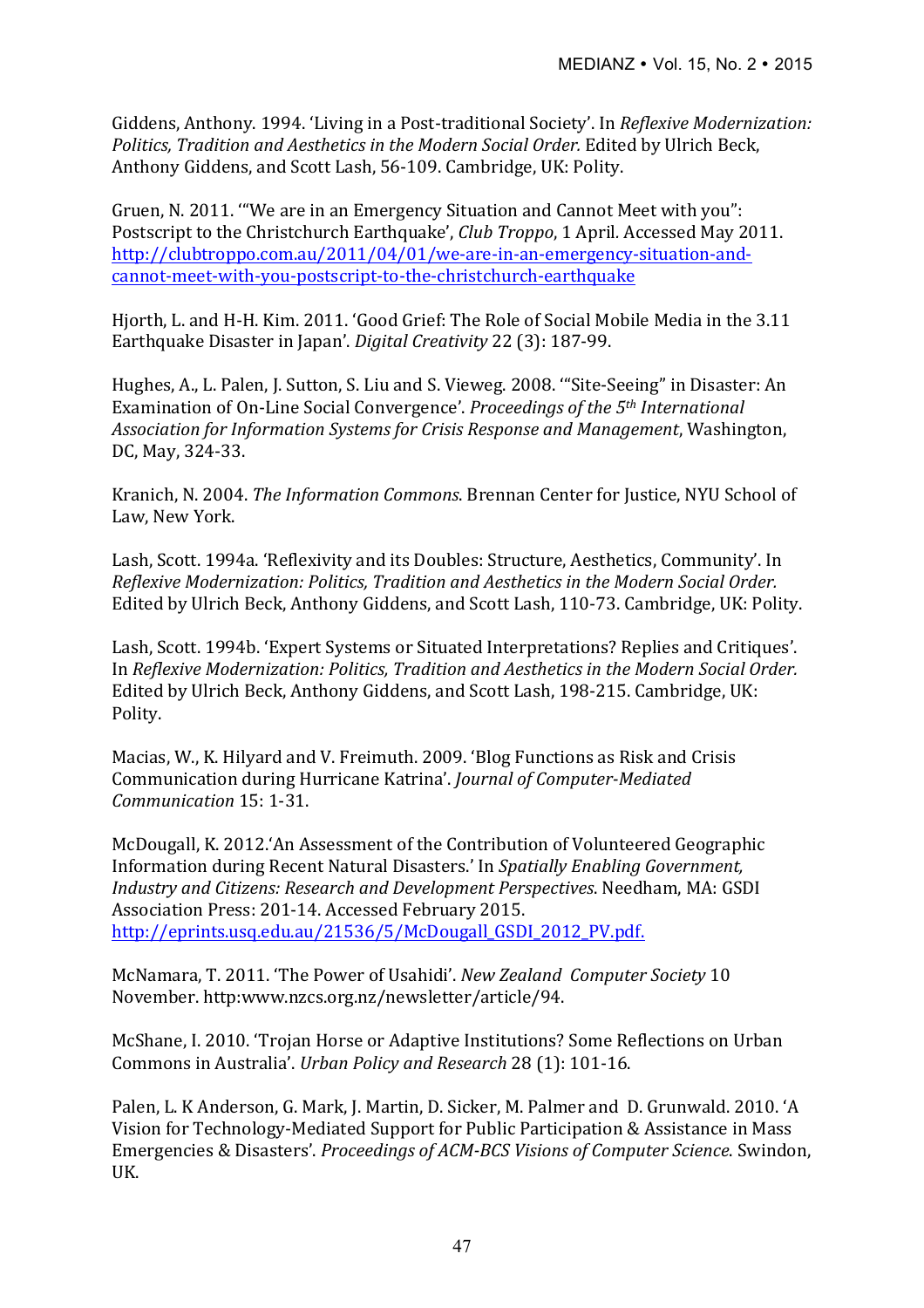Palen, L., S. Vieweg, S. Liu and A. Hughes. 2009. 'Crisis in a Networked World: Features of Computer-Mediated Communication in the April 16, 2007, Virginia Tech Event'. *Social Science Computer Review*, OnlineFirst, 8 April.

Palen, L. and S. Liu. 2007. 'Citizen Communications in Crisis: Anticipating a future of ICT-Supported Public Participation'. *Proceedings of the ACM 2007 Conference on Human Factors in Computing Systems (CHI 2007)*, San Jose, CA, 727-36.

Palen, L., R. Hiltz, R. and S. Liu. 2007. Online Forums Supporting Grassroots Participation in Emergency Preparedness and Response. *Communications of the ACM*, 50  $(3): 54-8.$ 

Palenchar, M. 2009. 'Historical Trends of Risk and Crisis Communication'. In *Handbook* of Risk and Crisis Communication. Edited R. Heath and D. O'Hair. Routledge: New York, 31-52.

Palttala, P.,C. Boano, R. Lund and M. Vos. 2012. 'Communication Gaps in Disaster Management: Perceptions by Experts from Governmental and Non-Governmental Organizations'. *Journal of Contingencies and Crisis Management* 20 (1): 3-12.

Pechta, L., D. Brandenburg and M. Seeger. 2010. 'Understanding the Dynamics of Emergency Communication: Propositions for a Four Channel Model'. *Journal of Homeland Security and Emergency Management* 7 (1): Article 55.

Quarantelli, E. 2008. 'Conventional Beliefs and Counterintuitive Realities'. *Social Research* 75 (3): 873-904.

Shklovski, I., L. Palen and J. Sutton.. 2008. 'Finding Community Through Information and Communication Technology During Disaster Events'. *Proceedings of the 2008 Conference of Computer Supported Cooperative Work*, November: 127-36.

Skuse, A. and T. Brimacombe. 2014. Social Networking, Social Media and Complex Emergencies: Issues Paper. Australian Civil-Military Centre and The University of Adelaide.

Stephens, K. and Malone, P. 2009. 'If the Organization Won't Give Us Information.  $\ldots$ : The Use of Multiple New Media for Crisis Technical Translation and Dialogue'. *Journal of Public Relations Research* 21 (2): 229-39.

Sutton, I., L. Palen and I. Shklovski. 2009. 'Backchannels on the Front Line: Emergent Uses of Social Media in the 2007 Southern California Wildfires'. *Proceedings of the* 5<sup>th</sup> *International Association for Information Systems for Crisis Response and Management,* Washington, DC, May: 624-32.

Stallings, R. and E. Quarantelli. 1985. 'Emergent Citizen Groups and Emergency Management'. *Public Administration Review* 45.